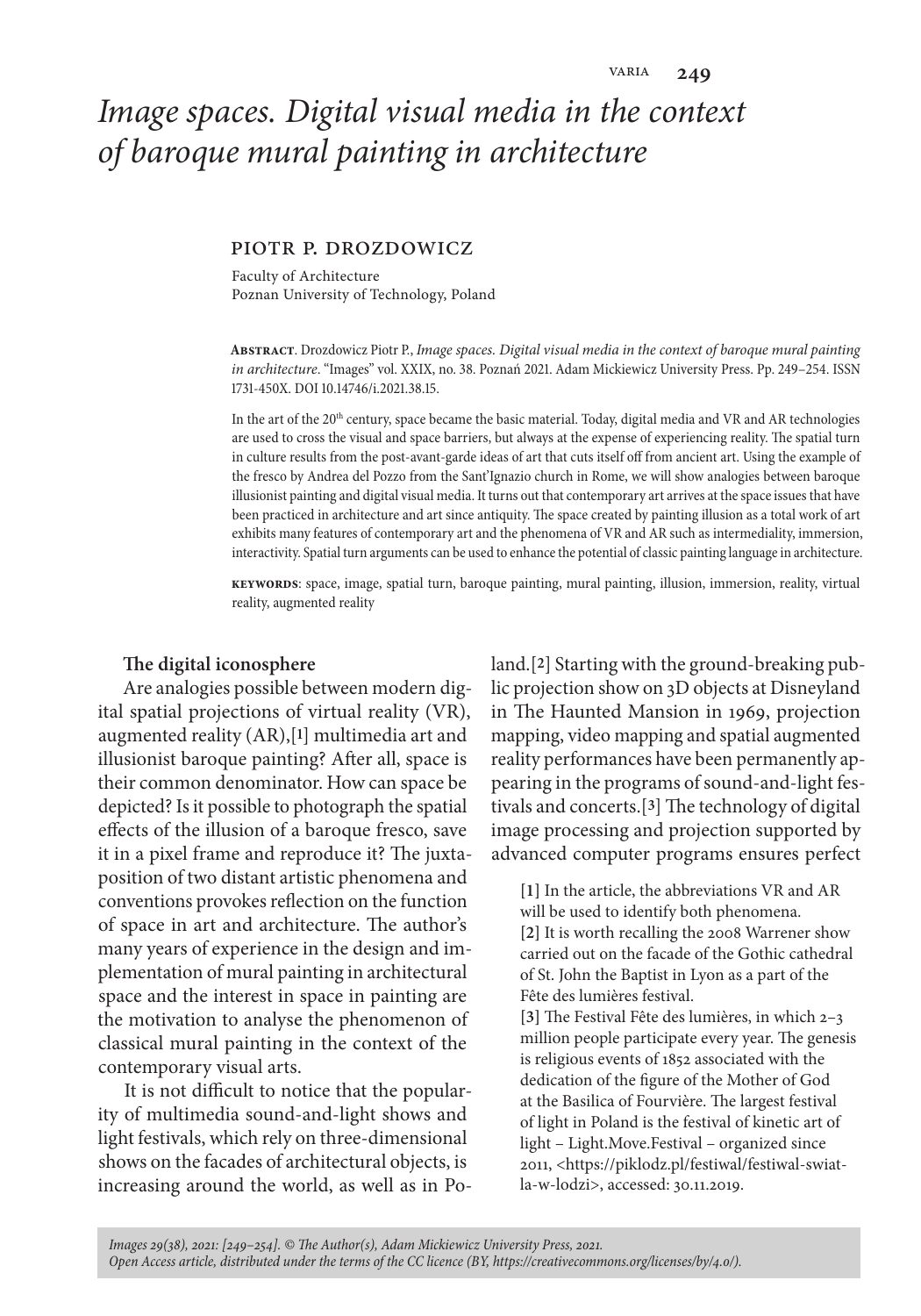media synchronization, all in order to provide the most intense visual experience. Originally analogue and then digital image projections migrate to the public space of the city from a flat, pixel screen, supported by sound effects. Architectural space becomes a medium for an image that completely embraces the recipient and strives for maximum visual experience.

Initially, static photographic image was used in stereoscopy and diaporamas, and then it evolved into 3D cinema through film. The projections were stationary in front of the viewer's eyes, maintaining the proscenium zone; they remained in the appropriate spatial distance, which left the viewer the freedom to turn around and leave. In VR/AR projections, the image is emancipated, beginning to live its own life; stimulated by computers, a man is surrounded by a totalitarian iconosphere, which leaves less and less freedom. The phenomenon of digital image spatialisation is a direct consequence of the changes in the function of space in fine arts in the beginning of the 20th century.

#### **Spatial turn in art and visual media**

In the  $20<sup>th</sup>$  century, there were clear turns and ideological redefinitions in culture. Just as in the philosophy of the 1960s there was a linguistic turn, so in art and architecture the so-called spatial turn took place. It radiates to academic fields relating to space, as well as to all modern humanities. Discussion on the nature of space and its imaging methods oscillates between the theoretical attitude and the sensual approach of space experience (T. Adorno, M. Heidegger, P. M. Foucault, and many architects, e.g. J. Pallasmaa and S.E. Rasmussen).[**4**] Departure from a flat image in favour of space took place gradually. This is particularly evident in painting. The cubist method and abstraction-

**[4]** More to be found on that in G. Światek, *Gry sztuki z architekturą*, Toruń 2013, pp. 77–90. **[5]** M. Foucault, *O innych przestrzeniach. Heter*otopie, transl. M. Żakowski, "Kultura Popularna" 2006, no. 2 (16), pp. 7–8.

**[6]** The subchapter consists of selected fragments of an unpublished doctoral dissertaism were different manifestations of the decomposition of the mimesis principle in painting. The avant-garde undermined and gradually negated the visual representation of the common visual experience, which destroyed the grammar of the traditional painting language. Since Marcel Duchamp, the image has been emancipated from its physical medium and released into space. This process is commonly understood as transcending traditional imaging and struggling with a two-dimensional, captivating image plane. Phenomena such as ready-made objects, environment art, happening, performance and installation have appeared. Tadeusz Kantor, with his series of paintings with umbrellas, was a Polish artist in whose works one can trace the process of abandoning the image plane in favour of three-dimensionality of an art object. Modern art, through the actions of Dadaists or the Fluxus movement, has placed an emphasis on staging, performative actions and interactive activity in social space. The spatial turn resulted in an exclusive mentality negating en bloc traditionally understood painting, instead intensively promoting all artistic activities related to space.

Foucault, who in 1967 predicted the arrival of the age of space, thought that space issues were nothing new and that it was impossible to bypass the damaging intersection of time and space.[**5**] The arguments of the modern spatial turn can be used to reflect on the spatial phenomenon and visuality of classical mural painting in architecture. Let us cross time and space, which Foucault feared, by enhancing this form of painting. This treatment is not a cultural resentment or a reverse of modernity, but an extension of the research perspective to the entire heritage of art related to architectural space, in accordance with the need for interdisciplinarity in academic research.

## **Space in mural painting and architecture[6]**

It is very difficult to define what space itself is in architecture and art: the material or the result of a creative process. The experience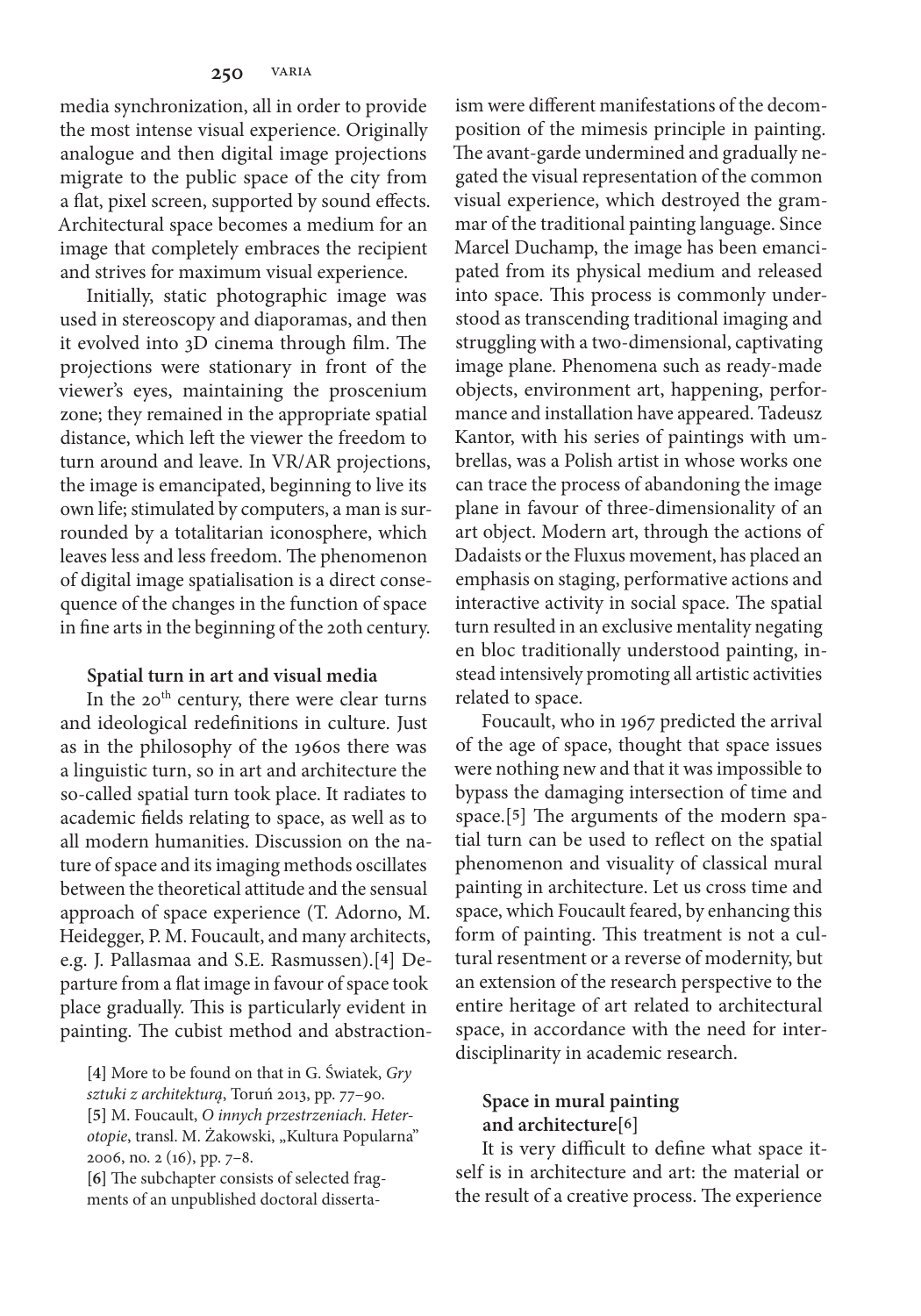of space eludes description and imaging; it is inherently polysensory. Objective, measurable space as a simple result of wall and ceiling structure is not yet an art of architecture. Only conscious, intentional creation of space by architectural and artistic means, which takes into account cultural contexts and psycho-physiology of perception, as well as the aesthetic sensitivity of the recipient, can transfer a building into the field of architectural art.

For many centuries, architecture has been a natural environment for works of art, especially for sculpture and painting. In addition to typical construction measures, architects have extensively used works of art, recognizing their great potential in creating space. Mural painting is of great importance here, to the extent that it is difficult to imagine some works of architecture without painting. Even Leonardo da Vinci appreciated the spatial impact of painting. He noticed that "the first miracle that manifests in a painting is that it has the appearance of having been detached from the wall or other plane and thus deceives [even] penetrating judgment, although it is not actually separated from the plane of the wall."[**7**]

Flat mural painting, in its physical matter, controls the internal space of the image, and what is more, it determines and permanently defines the space in front of itself. It has great potential for creating the illusion of space and establishing a formal relationships with architectural elements and their structure. The ability to design paintings in a way that takes into account the amount and characteristics of light, relationships of many elements, the scale and architectural forms, and other properties of space is of fundamental importance. The combination of painting and architecture causes multifaceted spatial multiplications and mutual interactions, creating new spatial and aesthetic values not available for architecture alone. Mural painting, the content of which is space, further enhances the spatial experience in architecture, although at a different level of perception, as it combines real and imagined space. Creating an illusion, playing with spatial

impressions involving the interpenetration of reality and illusion - these are the efforts present in art since Hellenistic and Roman antiquity. The Pompeian Villa dei Misteri fully expresses the ancient idiom of a painted interior, which is a testimony to the original need to be surrounded by art, painting, and colour in order to live in an image, in a space of illusion.

# **The illusion of space in baroque mural painting**

Baroque mural painting based on Euclidean stereometry[**8**] and the Renaissance conical perspective managed to reach the apogee of the optical illusion of space in an architectural interior. An example is the master fresco by Andrea del Pozzo from 1694's *Allegory of the Missionary Work of the Jesuits* on the vault of the Sant'Ignazio church in Rome.[**9**] In the centre of the composition of the fresco, St. Ignatius of Loyola is sitting on the clouds above the real and illusionary painted elements of architecture. He is surrounded by figures of angels and saints floating in the church space against the laws of gravity. Everyone goes into the vast space of the luminous sky, crossing the material structure of the vault.

The viewers standing on the floor may have the impression that they are also participating in this vision. After some analysis carried out in graphic programs, it turned out that Pozzo had visually widened the height of the real barrel vault by three times.[**10**] The unusual

tion – P. Drozdowicz, *Malarstwo w architekturze współczesnej* – unpublished doctoral dissertation, Uniwersytet Artystyczny w Poznaniu, Poznań 2014, chapter two.

**[7]** Leonardo da Vinci, *Traktat o malarstwie*, transl. M. Rzepińska, Wrocław 1961, p. 146. **[8]** Most often a variation of Euclidean geometry regarding solids. "A branch of geometry dealing with the study of the spatial properties of geometric figures", <https://sjp.pwn.pl/sjp/stereometria;2576247>, accessed: 3.01.2020.

**[9]** Designed by Orazio Grassi in the years 1626–1650.

**[10]** *Empire of the Eye: The Magic of Illusion-Sant'Ignazio's Ceiling*, 0`58``– 1`45``, Part 4.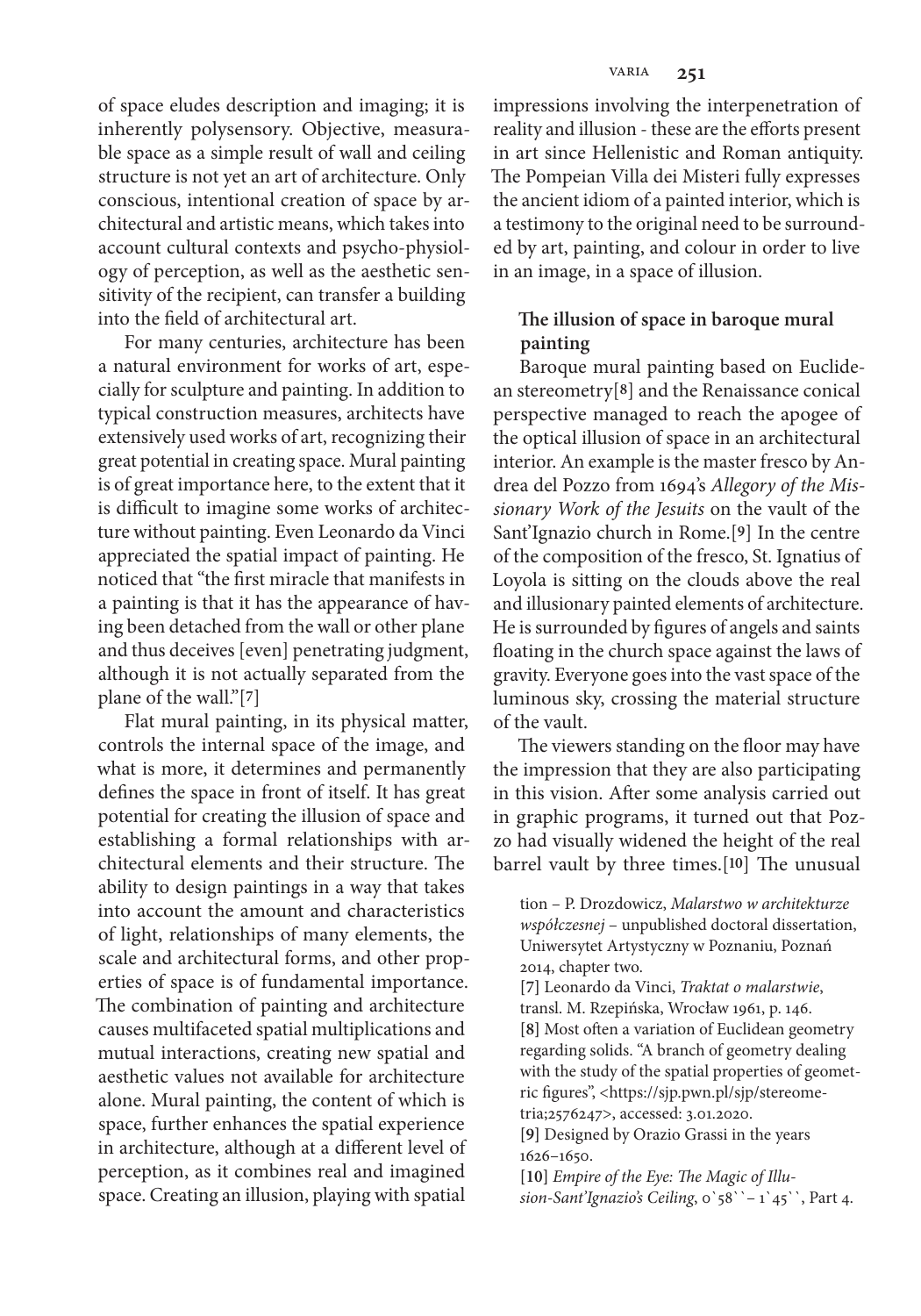

Andrea del Pozzo. Allegory of the Missionary Work of the Jesuits, 1694 r. Phot. Bruce McAdam. Source: <https://pl.wikipedia.org/wiki/Andrea\_del\_Pozzo#/media/Plik:Andrea\_Pozzo\_-\_Apoteose\_de\_Santo\_Inacio. jpg**>,** accessed: 10.01.2020

impressions of the optical illusion of space, difficult to achieve even today with the help of digital media, were obtained not only thanks to non-collinear perspective and quadrature,

<https://www.youtube.com/watch?v=YBaUC4Z-BQVs>, accessed 3.01.2020.

**[11]** The technique of painting the vaults of G.L. Bernini is mentioned in the context of painting analysis in Święta Lipka. A. Stoga, *Malowidła Macieja Mejera w Świętej Lipce i ich znaczenie w sztuce polskiej XVIII w.*, "Komunikaty Mazursko-Warmińskie" 1993, no. 4, p. 523.

**[12]** Otherwise called the painting perspective, which uses the psychophysiological properties of the perception of warm and cool colours, where warmer colours are perceived as closer and cool as distant, even at similar colour intensity.

**[13]** Leonardo da Vinci, op.cit., Wrocław 1961. **[14]** M. Karpowicz, *Działalność artystyczna Michelangela Palloniego w Polsce*, Warszawa 1967, p. 135.

**[15]** E. Gombrich, *Sztuka i złudzenie: o psychologii przedstawienia obrazowego*, Warszawa 1981, p. 295.

but also, extremely importantly, thanks to the means of painting and the use of the laws of mutual colour interaction. With his great painting skill and baroque stylistics, Pozzo consciously used the achievements of the Renaissance painting masters, Bernini's technique,[**11**] the colour perspective,[**12**] and especially the aerial perspective described by Leonardo da Vinci, which consists of gradually brightening and cooling the colours in the further planes of the image.[**13**] Illusionist painting closely related to the geometry of the architectural space to which it is dedicated is also called three-dimensional painting.[**14**] The fresco by Andrea Pozzo established close links with the real architecture, sculpture and stucco. "Pozzo attaches importance to the scale of the object, he maintains the proportion between the object and the observer, and ensures that the location of the apparent architecture relative to the observer creates an amazing illusion of depth. Sensations are modified by predictions, guesses and assumptions."[**15**]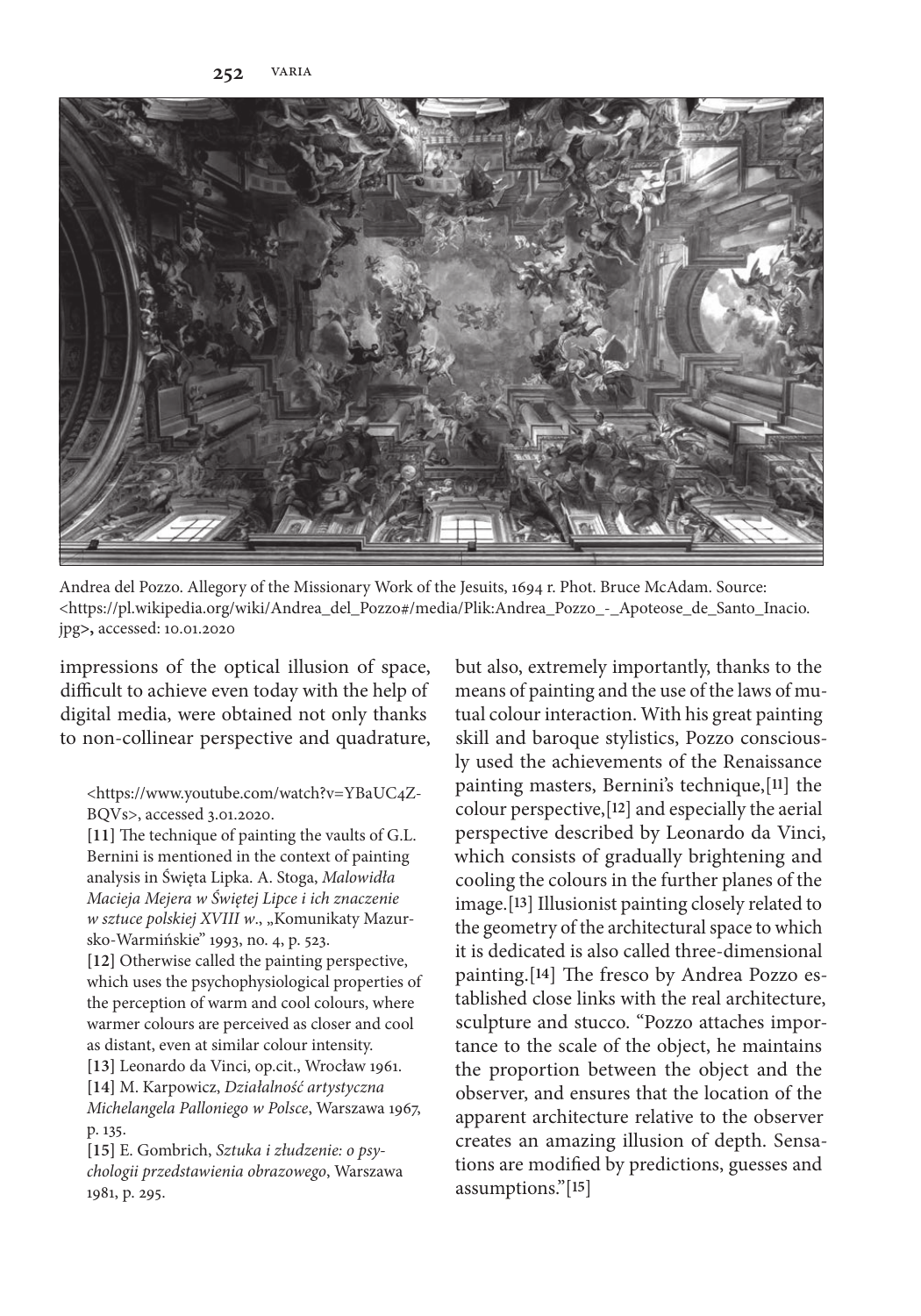## **Mural painting in the context of digital visual media**

Based on the interior of the Sant'Ignazio church in Rome, we can analyse the idiom of the space where the illusion impressions reach their apogee. Architectural forms, sculpture, decorations, and painting create a homogeneous, intermedia work of art, a complete work.

There are many analogies between baroque mural painting in architecture and today's VR/ AR multimedia shows. The goal is the same: to dazzle, to enchant the viewers, to put them in a state of illusion of reality. In the past, fresco painting was used; today, it is a pixel image generated with screens or with video mapping projection onto architectural objects, where advanced computer programs calculate projection parameters and adapt the image to the shape of the buildings. Basically, their algorithms are based on the old principles of non-collinear perspective and quadrature.

The perception of painting illusion is possible due to the physical penetration of space by the viewer. Contemporary multimedia projections propose a similar method of perception consisting of the total immersion of the viewer in the image, in the work of art.[**16**] The effect of immersion in contemporary visual activities seems to be the highest, as if the final degree of image development, which realizes the eternal magical dream to be able to enter the image, the space of the vision, and become a part of its narrative.

Perceiving the image as a magic mirror, or even a wardrobe through which it would be possible to go to another world, has long occurred in culture and it addresses metaphysical needs and a sense of transcendence of reality.[**17**]

In the case of baroque art, the medium that carries the illusion exists materially on the wall; in the case of VR / AR technology, the image is only a play of light in space that pretends to be real matter. Light determines the final artistic effect of works from both fields. In mural painting, even dim lighting activates both spaces, painting and architecture, as one whole. In

VR / AR projections, however, light is the only material and its absence completely destroys the work. The baroque illusion corresponds to the physical and spiritual nature of man. The existence of the work is not dependent on changes and the development of technology; it does not become outdated and does not go into oblivion, like the PAL, SECAM, U-matic image formats, which no one remembers and can no longer reproduce.

Modern immersion precludes close, physical, haptic contact with digital projection. A painting can be perceived from a distance, but also from a close range, which in each case provides a variety of non-trivial aesthetic experiences. When we get really close to the surface of a fresco, we do not lose the artistic experience, as is the case with digital projections, but we gain new experiences of extraordinary nobility and richness resulting from the physical structure of the painting.

The next difference is in the colour. In mural painting, there is a subtractive colour mixing based on mineral pigments of natural origin. The available colour scale of digital projections is limited to the three colours of the RGB system mixed additively. It is very primitive compared to painting.[**18**] The forgotten secret of mineral techniques is the crystal structure of

**[16]** Immersion (Latin: immersio "immersion" from Latin immergere, immersum "to immerse") 1. astr. The entrance of one celestial body in the shadow of another. 2. physics. The phenomenon of improving the quality of observation by optical microscope thanks to filling the space between the preparation and the lens with immersion liquid with an appropriate factor of the refraction of light. As cited in: M. Jarosz et al., *Słownik wyrazów obcych*, Warszawa 2001.

**[17]** cf. P. Zawojski, *Wewnątrz obrazów. Immersja zamiast iluzji?* [in:] *Przestrzeń sztuki: obrazy – słowa – komentarze*, ed. M. Popczyk, Katowice 2005.

**[18]** The issue of perception and colour mixing developed broadly in terms of art can be found in: A. Mączyńska-Frydryszek, M. Jaskólska- -Klaus, T. Maruszewski, *Psychofizjologia widzenia*, Poznań 1991.